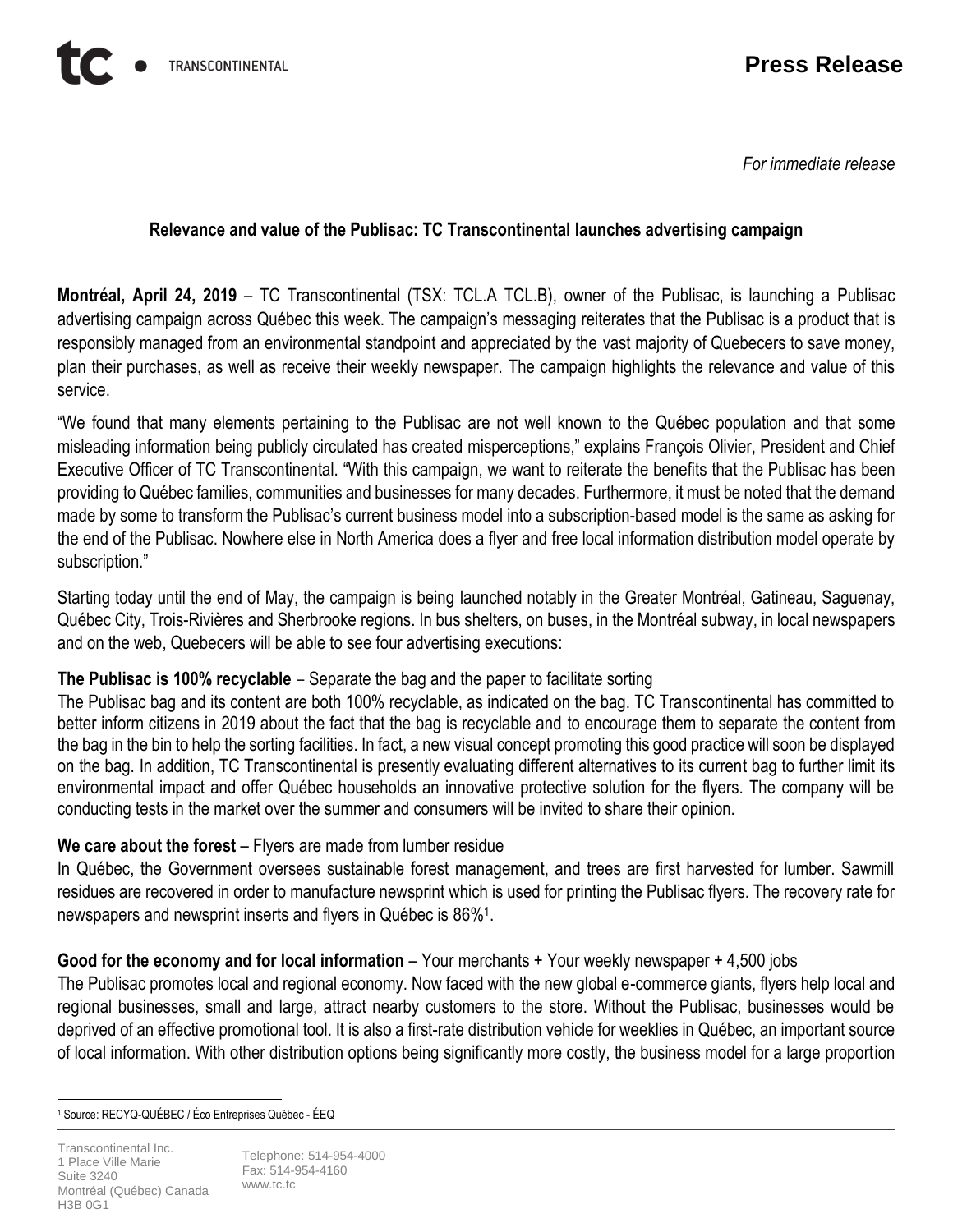

of weeklies would be at serious risk without the Publisac<sup>2</sup>. Finally, the Publisac provides 4,500 jobs in Québec in connection with the production, bagging and distribution steps.

**Allows Quebecers to save money** – The majority of them consult it to plan their purchases

The vast majority of Quebecers read and like the Publisac. Québec households plan their weekly purchases and save money this way. In fact, 87% of adults in Québec consult it in areas where the Publisac is distributed and 84% use it to find deals<sup>3</sup>.

For media: TC Transcontinental is available for interviews on the Publisac.

To read the latest press release "Petition on the Publisac in Montréal: response from TC Transcontinental" issued by the Corporation, click [here.](https://tctranscontinental.com/company-overview/news-room/press-releases/petition-publisac-montreal-response-tc-transcontinental)

To learn more about the Publisac, a fact sheet entitled "Publisac: Did You Know?" is available on the [Publisac.ca](https://www.publisac.ca/en/) and [tc.tc](http://www.tctranscontinental.com/) websites.

#### **Credit**

Advertising creation, media planning and buying of the campaign: DentsuBos

### **About TC Transcontinental**

TC Transcontinental is a leader in flexible packaging in North America, and Canada's largest printer. The Corporation is also a Canadian leader in its specialty media segments. For over 40 years, TC Transcontinental's mission has been to create products and services that allow businesses to attract, reach and retain their target customers.

Respect, teamwork, performance and innovation are the strong values held by the Corporation and its employees. TC Transcontinental's commitment to its stakeholders is to pursue its business activities in a responsible manner.

Transcontinental Inc. (TSX: TCL.A TCL.B), known as TC Transcontinental, has over 9,000 employees, the majority of which are based in Canada, the United States and Latin America. TC Transcontinental had revenues of more than C\$2.6 billion for the fiscal year ended October 28, 2018. For more information, visit TC Transcontinental's website at [www.tc.tc](https://tctranscontinental.com/).

– 30 –

#### **For information:**

Media Nathalie St-Jean Senior Advisor, Corporate Communications TC Transcontinental Telephone: 514-954-3581 [nathalie.st-jean@tc.tc](mailto:nathalie.st-jean@tc.tc)

 $\overline{a}$ <sup>2</sup> Source: Hebdos Québec

<sup>3</sup> Source: CROP survey, summer 2018